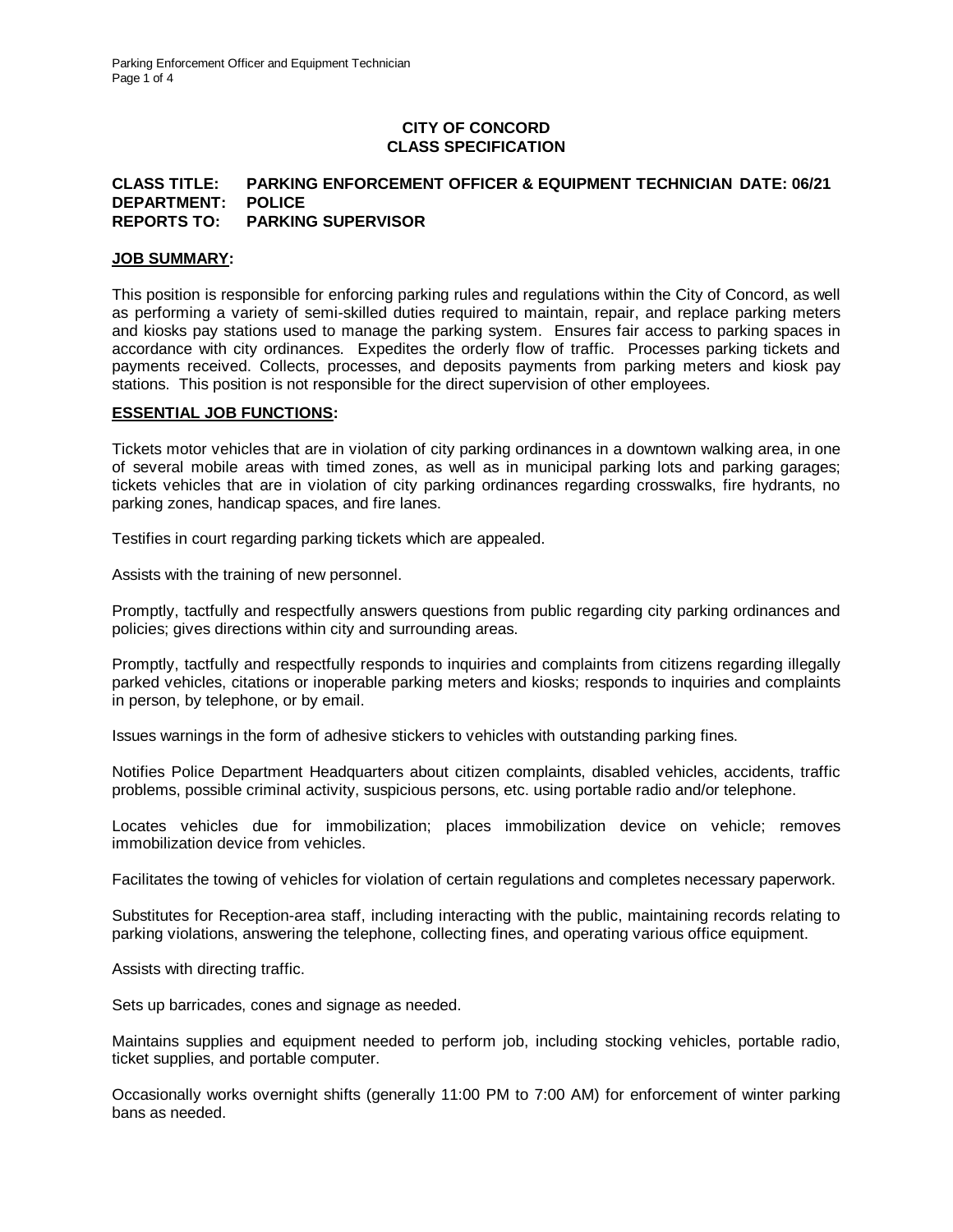Parking Enforcement Officer and Equipment Technician Page 2 of 4

Observes and monitors parking facilities for suspicious, inappropriate, or illegal activities. Promptly takes appropriate action to respond to said activities. Directly interacts with the public to address minor inappropriate activities and behavior such as, but not limited to, loitering or bicycling / skateboarding within parking garages. Immediately reports all suspicious persons or activities, uncooperative / unruly persons, illegal activities, or any other activities potentially threatening health or safety to Police Department Headquarters for law enforcement response.

Observes and monitors parking facilities for cleanliness, vandalism, burnt out lights, missing / damaged street signs and parking signage, broken or damaged meter poles, property damage, or other obvious maintenance needs. Promptly reports all such items to the General Services Department via the City's web based "Report a Concern" portal at www.concordnh.gov.

Observes and monitors construction activities and other encumbrances within parking spaces. Verifies that said activities have secured the required Parking Encumbrance Permits from the City Parking Division in accordance with the City's Code of Ordinances.

Collects money from several hundred single-space parking meters and multi- space parking kiosks, processes, records and deposits monies with the City Collections Office.

Maintain and monitors daily meter repair log and complaint records.

Performs preventative maintenance to parking meters and multi space kiosks as scheduled by the Parking Supervisor.

Inspects meters and parking kiosks for malfunctions or vandalism. Clears coin jams and removes foreign objects in coin assemblies. Dissassembles meters and kiosks as needed to conduct tests, adjust, or otherwise clean / repair / replace faulty or damaged components. Reassembles units once maintenance is complete.

Dissassembles old meters and kiosk units removed from service; harvest and store salvageable components. Reconditions meters and kiosks as directed. Transports and disposes of obsolete equipment at appropriate disposal facilities as directed by the Parking Supervisor.

Cleans meters and kiosk pay station housings; remove stickers and graffiti as required. Sands, cleans, primes, and paints meter and kiosk housings.

Replace decals and signage for meters and kiosk pay stations as required.

Updates maintenance logs for meters and kiosk pay stations as developed by the Parking Supervisor. Keep the Parking Supervisor informed of availability and condition of all tools, parts, or supplies required for meter and kiosk maintenance / repair / replacement.

#### **MATERIAL AND EQUIPMENT USED:**

Departmental Vehicles Handheld Computer Telephone Parking Meters/Coin Changers Office Equipment Portable Radio Printer **Collection Cart** Basic Hand Tools

## **MINIMUM QUALIFICATIONS REQUIRED:**

#### **Education and Experience:**

High school graduate or its recognized equivalent.

Any combination of education, training and experience which provides the knowledge, skills and abilities required for the job.

## **Licenses and Certifications:**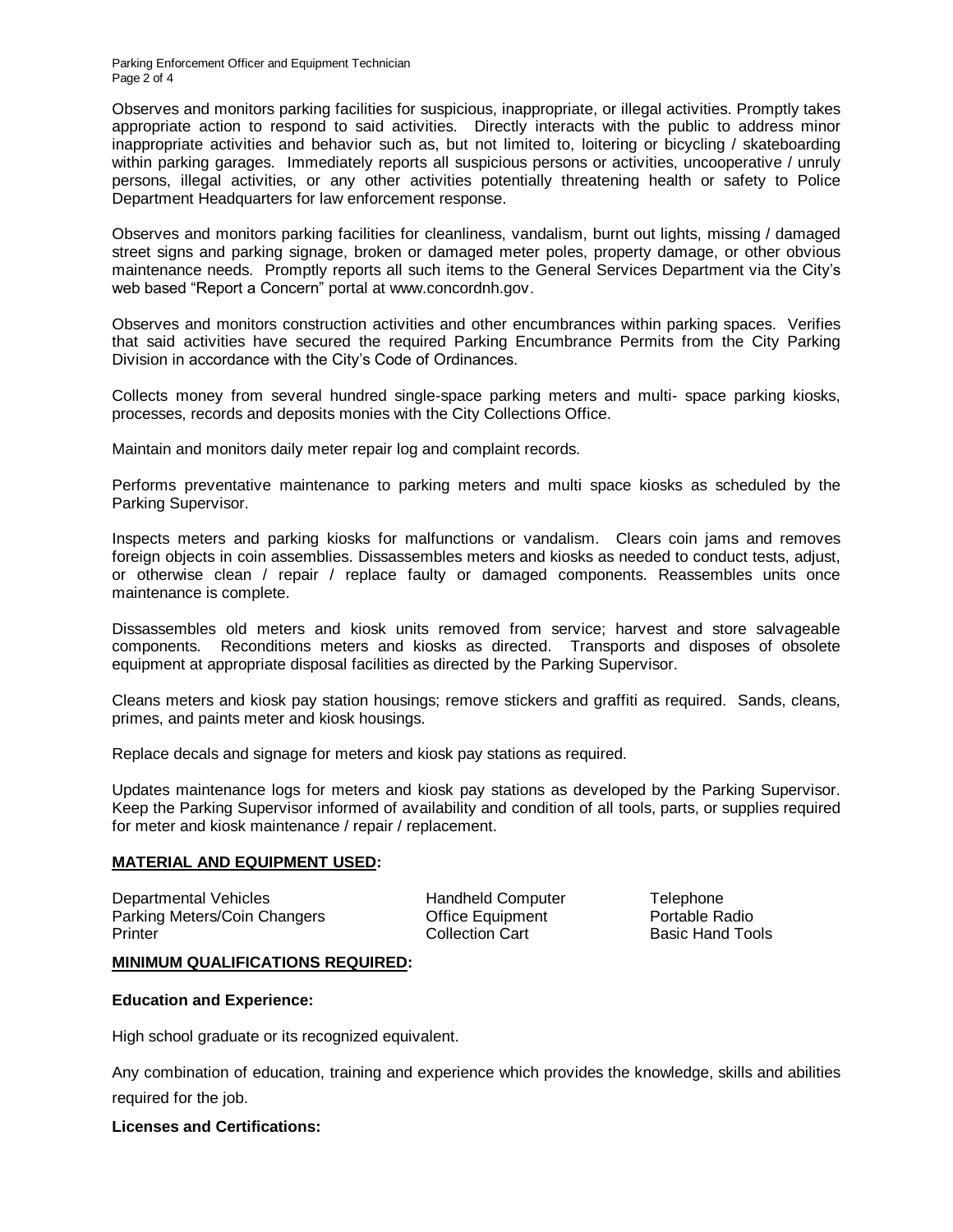Parking Enforcement Officer and Equipment Technician Page 3 of 4

Valid State of New Hampshire Driver's License.

# **KNOWLEDGE, SKILLS, AND ABILITIES:**

#### **Knowledge of:**

City of Concord's basic geography including locations of neighborhoods and streets.

All parking rules, ordinances, and regulations of the city.

Operation of the handheld computer used for generating and logging parking tickets as well as tracking meter maintenance.

Principles of safe and effective operation of a motor vehicle.

Safe and effective operation of standard office equipment and computer programs.

Operation of parking meters used by the city.

Basic spoken and written English.

Care and use of standard hand tools and equipment.

Basic arithmetic principles.

#### **Skill in:**

Fixing jams and performing minor maintenance on parking meters and kiosks.

Safe and effective operation of a motor vehicle.

Interacting tactfully and effectively with other employees and the public.

Operating a handheld specialized computer and smart phone.

## **Mental and Physical Abilities to:**

To perform the duties outlined herein.

Tactfully and effectively interact with and instruct the public.

Effectively and accurately enter data into a handheld computer.

Safely and effectively operate a motor vehicle.

Work effectively in extremes of outdoor environment.

Use basic hand tools and equipment.

Physical ability to lift 35 pounds.

Stamina to perform considerable walking, standing, and driving.

Have arm, hand, and finger dexterity, with both hands, for handling and feeling.

Good hearing and eye sight.

Work alone during most of the day, and under only general instructions and supervision.